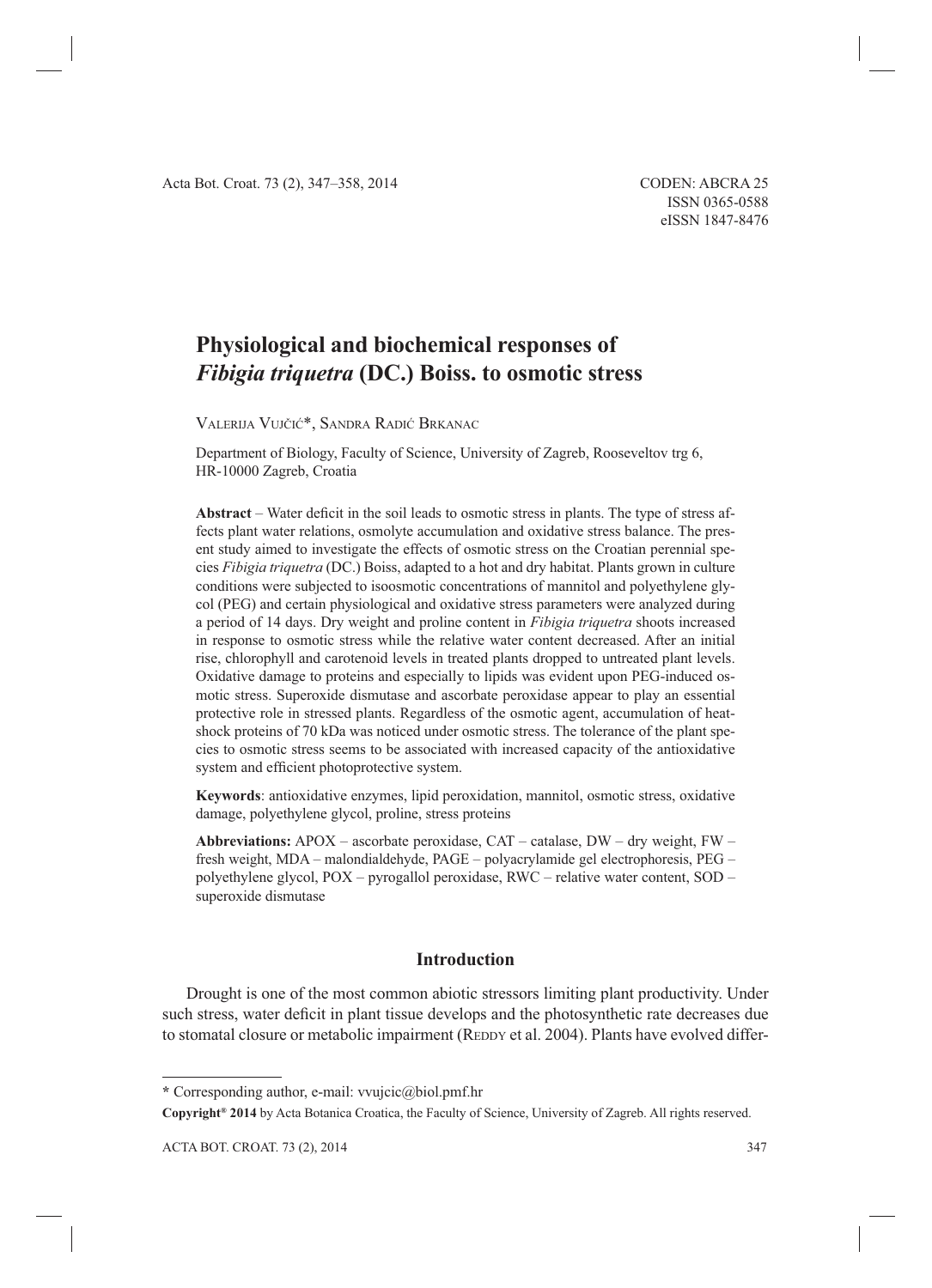ent mechanisms to limit water loss, including adaptations at morphological and physiological levels – thick cuticle, sunken stomata, reduced leaf surface area, shoot growth inhibition, enhanced root growth, changes in carbon metabolism and synthesis of compatible solutes such as proline, glycine betaine, various sugars and polyols (XIONG and ZHU 2002, CHAVES et al. 2009). Accumulation of proline is a common metabolic response of plants to various abiotic stress conditions including water deficit and salt stress (BARTELS and SUNKAR 2005, HAYAT et al. 2012). Aside from acting as an osmoprotectant, proline has been reported to play an important role in the removal of reactive oxygen species (ROS), maintaining protein stability and the regulation of pH in the cytoplasm (HAYAT et al. 2012).

Inhibition of  $CO_2$  assimilation coupled with changes in photosystem activities and photosynthetic electron transport capacity results in increased generation of ROS which may cause damage to membrane lipids and proteins and inactivate SH-containing enzymes (RED-DY et al. 2004). This enhanced ROS production is however kept under tight control by a versatile antioxidant system that includes enzymes such as superoxide dismutase (SOD), catalase (CAT) and ascorbate peroxidase (APX) and low molecular weight antioxidants such as ascorbic acid, tocopherol, carotenoids and other (CRUZ DE CARVALHO 2008). In addition to the activation of oxidative stress protection mechanisms, the combined effects of multiple stress factors (drought, extreme temperatures, increased salinity etc.) often induce synthesis of various stress proteins such as heat-shock proteins (HSPs) involved in the folding of nascent proteins and the refolding of denatured proteins. Among HSPs, the stressinducible heat shock protein 70 kDa (HSP70) has been proposed as a biomarker for monitoring environmental stressors (WANG et al. 2004).

*Fibigia triquetra* (DC*.*) Boiss. is a Croatian rare stenoendemic plant species growing on sunny and dry habitats of calcareous rocks and thus often exposed to water deficit (PEVALEK-KOZLINA et al. 1997). Because of the natural habitat of *F. triquetra*, we assume that the plant has developed tolerance to drought and high temperatures as well as to oxidative stress. Osmotic stress in experimental conditions is often simulated by using polyethylene glycol (PEG, non-ionic-impermeable osmoticum) and mannitol (non-ionic-permeable osmoticum). Since mannitol partially enters the cell, the use of high molecular weight PEG (6000 or 8000) is recommended under laboratory conditions (VERSLUES et al. 2006). Several studies carried out with different osmotic agents correlated efficient antioxidant defense with tolerance mechanisms (RADIĆ et al. 2006, 2013). We hypothesized that *F. trique tra* tolerance to osmotic stress could be associated with induction of the antioxidative system and HSP70 stress protein as well as effective osmoregulation mechanisms. Hence, this study reports on: 1) a comparative analysis of the changes in the activities of antioxidative enzymes, 2) analysis of proline (compatible solute and antioxidant), and 3) a possible accumulation of HSP70 upon PEG- and mannitol-induced osmotic stress.

# **Material and methods**

#### **Plant material and osmotic treatments**

*F. triquetra* seeds were collected from their natural habitat. The sterilized seeds were inoculated in test tubes filled with 15 mL of MS  $\frac{1}{2}$  medium containing 0.1 g L<sup>-1</sup> myoinositol (Sigma–Aldrich), 0.1 mg L<sup>-1</sup> thiamine × HCl (Sigma–Aldrich), 0.5 mg L<sup>-1</sup> pyridoxine × HCl (Sigma–Aldrich), 0.5 mg L<sup>-1</sup> nicotinic acid (Sigma–Aldrich), 2.9  $\mu$ M gibberellic acid (GA<sub>3</sub>;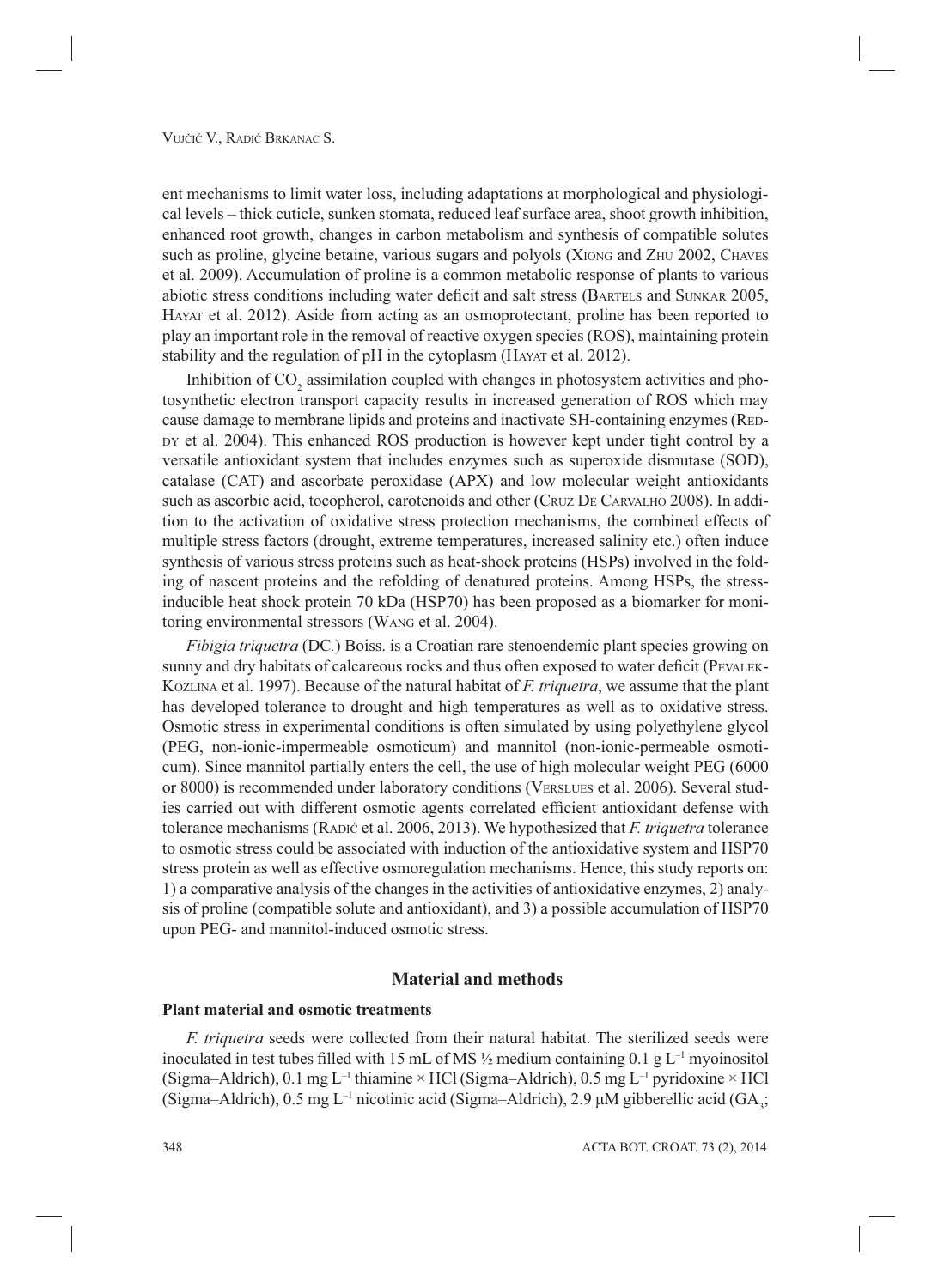Sigma–Aldrich), 0.5 μM 6-benzylaminopurine (BA; Sigma–Aldrich), 30 g L<sup>-1</sup> sucrose (Kemika) and  $8 \text{ g L}^{-1}$  agar (Sigma–Aldrich) (MURASHIGE and SKOOG 1962, PEVALEK-KOZLINA et al. 1997). The pH value of nutrient medium was adjusted to 7 with 0.1 M KOH (Kemika) and the medium was autoclaved at 118 kPa and 120 °C for 20 min. The cultures were grown under a 16 h photoperiod of fluorescent light (80  $\mu$ E m<sup>-2</sup> s<sup>-1</sup>) at 24±2 °C. Four-week old plants were subcultured to liquid MS ½ medium and, following root initiation, were transferred to medium of the same composition supplemented with mannitol (Sigma–Aldrich) or PEG (Sigma–Aldrich). Except for the control medium, osmotica were added to the medium as 51 g L–1 mannitol or 168 g L–1 PEG 6000 corresponding to −1.0 MPa in both cases. The water potentials of nutrient solutions were determined by a cryoscopic osmometer (Knauer). Plants were exposed to mannitol- and PEG-mediated osmotic stress for a period of 14 days. Shoot samples for all analyses were collected after 1, 7 and 14 days of experiment.

#### **Growth parameters**

Dry weight (DW) was measured after oven drying of the samples at 70 °C for 48 h. Relative water content (RWC) was calculated as: RWC (%) = (FW – DW)/FW  $\times$  100 where FW denotes fresh weight. Prior to determination of fresh weight, shoots were washed with distilled water and dried with towels.

#### **Proline content**

Free proline content was measured by the method of BATES et al. (1973). Plant tissue was homogenized in 3% (w/v) sulphosalycylic acid (Sigma–Aldrich) and centrifuged at 700  $\times$  g for 3 min. After addition of ninhydrin reagent (Riedel-deHaën), mixtures were heated at 100 °C for 1 h and cooled in an ice-bath. The chromophore obtained was extracted from liquid phase with toluene (Kemika) and the absorbance of the organic layer was read at 520 nm. Proline concentration was determined from the calibration curve using L-proline as standard and expressed as nmol  $g^{-1}$  FW.

#### **Chlorophylls and carotenoids content**

Chlorophyll *a*, *b* and total carotenoid contents were measured and calculated according to LICHTENTHALER (1987). In brief, fresh leaves were homogenized with  $80\%$  (v/v) cold acetone (Kemika), centrifuged at  $5,000 \times g$  for 10 min. The absorbances of the supernatant were read at 663, 646 and 470 nm.

#### **MDA content**

Lipid peroxidation was determined by an estimation of the amount of malondialdehyde (MDA) content with the use of the thiobarbituric acid method described by HEATH and PACKER (1968). The crude extracts were mixed with  $0.25\%$  (w/v) thiobarbituric acid (Sigma–Aldrich) solution containing  $10\%$  (w/v) trichloroacetic acid (Sigma–Aldrich), heated at 95 °C for 30 min and the reaction was stopped in an ice-bath. The cooled mixtures were centrifuged at  $10,000 \times g$  for 10 min and the MDA content calculated from the absorbance at 532 nm (correction was done by subtracting the absorbance at 600 nm for non-specific turbidity) by using extinction coefficient of 155 mM<sup>-1</sup> cm<sup>-1</sup>.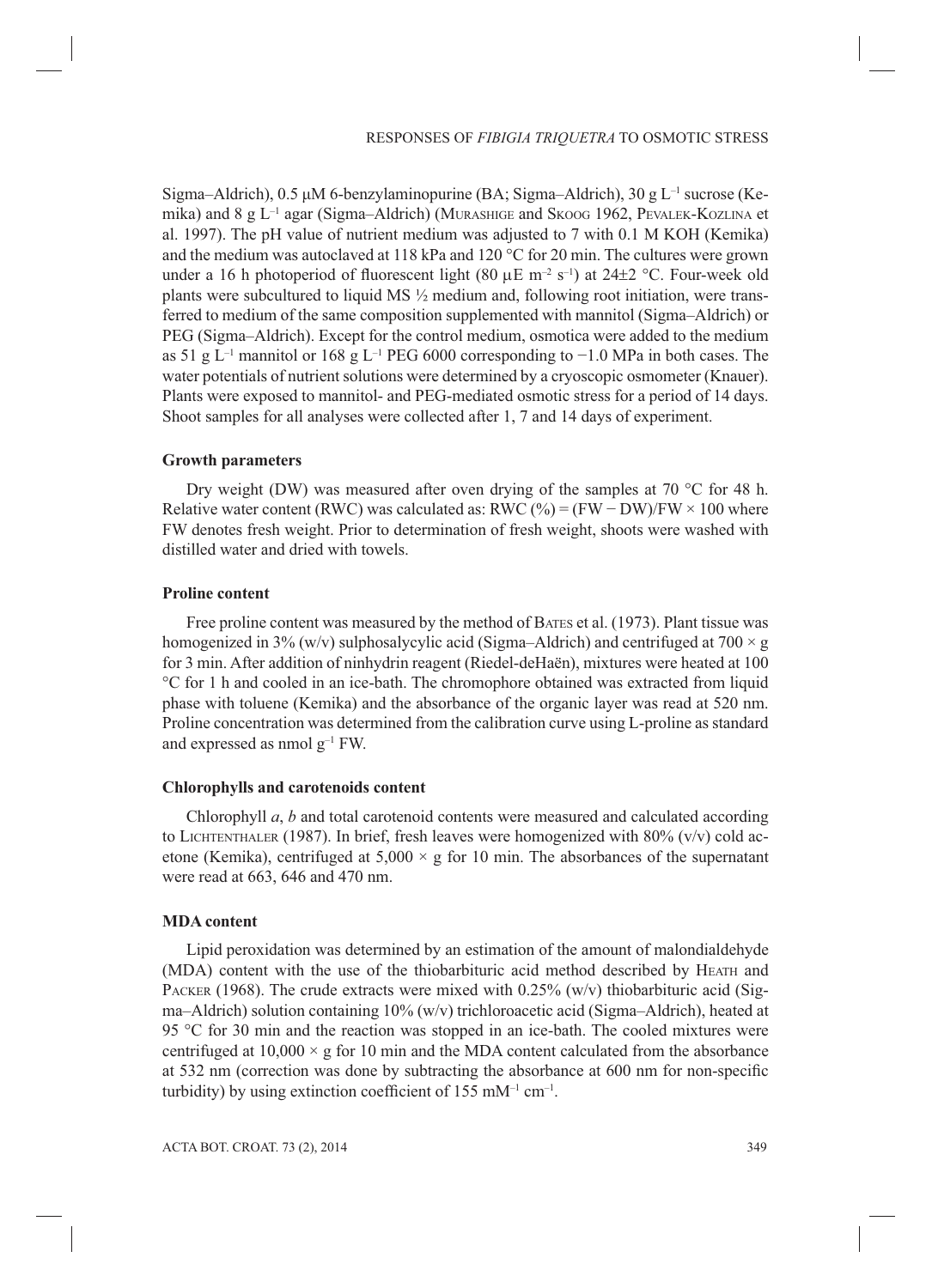### **Carbonyl groups content**

The amount of protein oxidation was estimated by the reaction of carbonyl groups (C=O) with 2, 4-dinitrophenylhydrazine (Sigma–Aldrich), as described in LEVINE et al. (1990). After the 2,4-dinitrophenylhydrazine reaction, the C=O content was calculated by absorbance at 370 nm, using an extinction coefficient for aliphatic hydrazones of 22  $mM^{-1}$  $cm^{-1}$  and expressed as nmol mg<sup>-1</sup> protein.

### **Enzyme determinations**

Plant tissue was homogenized in 50 mM potassium phosphate  $(K_2HPO_4/KH_2PO_4)$  buffer (pH 7.0) including 5 mM sodium ascorbate (Sigma-Aldrich), 1 mM ethylene diamine tetraacetic acid (Sigma–Aldrich) and polyvinylpolypyrrolidone (PVPP, Sigma-Aldrich). The homogenates were centrifuged (Sigma 3K18 centrifuge, Germany) at  $22,000 \times$  g for 20 min at 4 °C. Supernatant was used for enzyme activity and protein content assays. Total soluble protein contents of the enzyme extracts were estimated according to BRADFORD (1976) using bovine albumin serum (BSA, Sigma) as standard. The activity of SOD was assayed by measuring its ability to inhibit the photochemical reduction of nitroblue tetrazolium (Sigma–Aldrich) following the method of GIANNOPOLITIS and RIES (1977). One unit of SOD was taken as the volume of the enzyme extract causing 50% inhibition of nitroblue tetrazolium reduction. CAT activity was determined by the decomposition of  $H_2O_2$  and was measured spectrophotometrically by following the decrease in absorbance at 240 nm (AEBI 1984). Activity was calculated using the extinction coefficient of 0.04 mM<sup>-1</sup> cm<sup>-1</sup> and  $\mu$ mol  $H_2O_2$   $g^{-1}$  FW min<sup>-1</sup> was defined as unit of CAT. APX activity was done according to NA-KANO and ASADA (1981). The ascorbate oxidation was followed at 290 nm and its concentration calculated using the molar extinction coefficient ( $\varepsilon = 2.8$  mM<sup>-1</sup> cm<sup>-1</sup>). Corrections were done for low, non-enzymatic oxidation of ascorbate by  $H_2O_2$ . One enzyme unit was defined as umol oxidized ascorbate  $g^{-1}$  FW min<sup>-1</sup>. The activity of POX was measured by monitoring the formation of purpurogallin at 430 nm ( $\varepsilon = 2.47$  mM<sup>-1</sup> cm<sup>-1</sup>) according to CHANCE and MAEHLY (1955). The reaction mixture contained 50 mM potassium phosphate buffer (pH 7), 1 mM  $H_2O_2$ , 20 mM pyrogallol (Sigma-Aldrich) and enzyme extract. The specific enzyme activity for all enzymes was expressed as units per mg of protein.

# **Imunodetection of HSP70**

To analyze HSP70, plant tissue were homogenized in Tris-HCl extraction buffer pH 8.0 containing 17.1% (w/v) sucrose (Kemika),  $0.1\%$  (w/v) ascorbic acid (Sigma-Aldrich), and 0.1% (w/v) cysteine- hydrochloride (Sigma-Aldrich) with addition of PVPP and then centrifuged at 29,700  $\times$  g for 50 min. Total protein concentration in the supernatant was determined according to BRADFORD (1976). Aliquots of each homogenate were mixed with corresponding volumes of denaturing 0.065 M Tris-HCl buffer containing 6% (w/v) sodium dodecyl sulfate (SDS, Sigma-Aldrich),  $6\%$  (v/v) β-mercaptoethanol (Sigma-Aldrich), 30%  $(v/v)$  glycerol, and 0.01%  $(w/v)$  of bromphenol blue (Sigma-Aldrich). The extracts were boiled for 2 min. Constant protein weights 9 or 12  $\mu$ g of total protein per lane were analyzed by SDS-polyacrylamide gel electrophoresis (PAGE) (Bio-Rad, Hercules, CA, USA) and subsequent Western blotting at 60 V (Bio-Rad). The resolving gel was made at 10% of polyacrylamide (w/v). Standard proteins of known molecular weights (Fermentas, Glen Burnie, MD, USA) were run in the same gel. The membranes were blocked with  $10\%$  (w/v) nonfat powdered milk solution made in phosphate-buffered saline (58 mM  $\text{Na}_{2}\text{HPO}_{4}$ , 17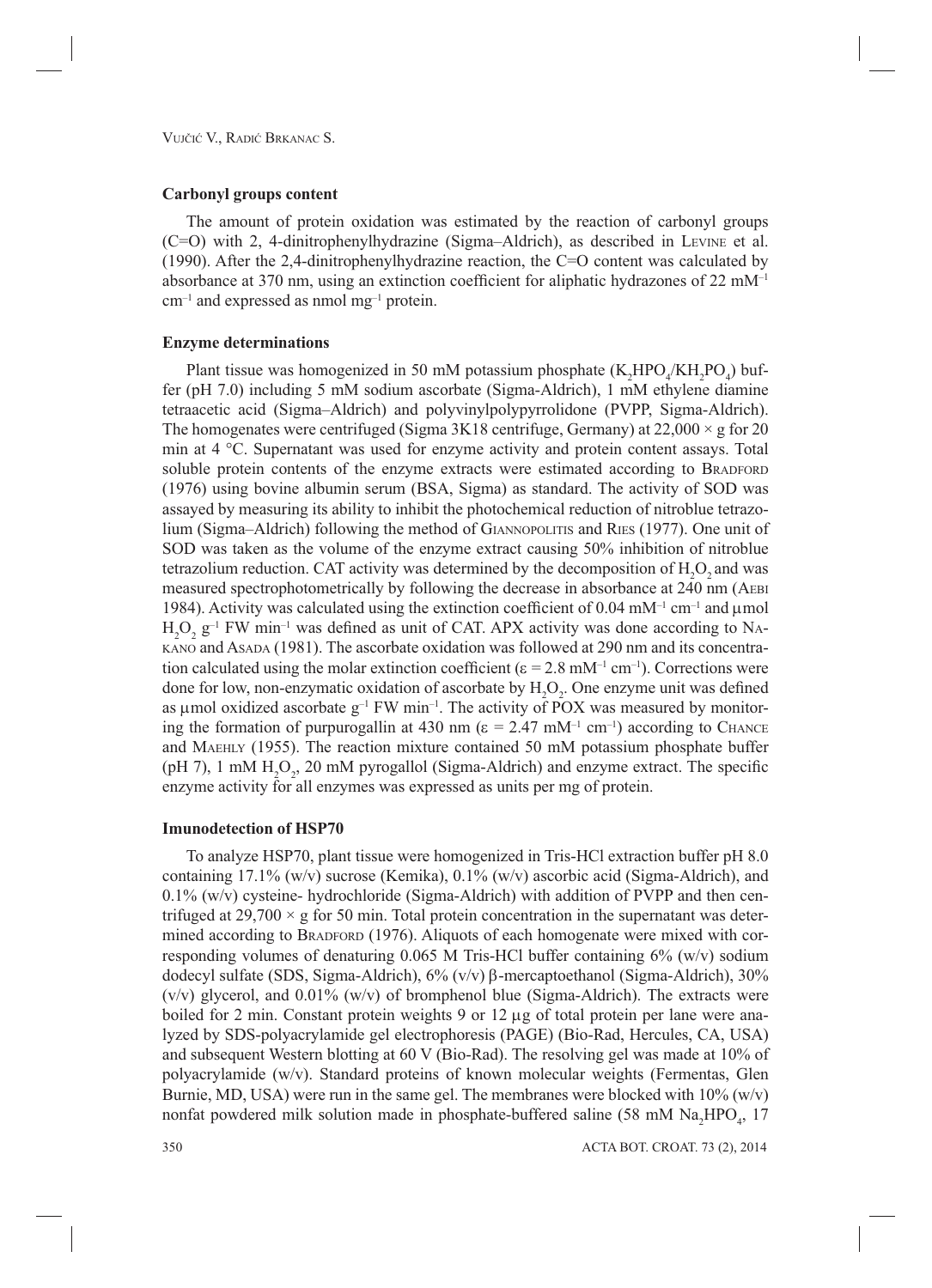mM  $\text{NaH}_2\text{PO}_4$ , 68 mM NaCl) pH 7.4 containing 1% (v/v) of Tween 20 (Sigma-Aldrich) and incubated with a rabbit monoclonal antibody raised against the pea HSP70 (diluted 1:1000) overnight at 4 °C. The secondary antibody was an alkaline phosphatase–anti-rabbit IgG (Sigma- Aldrich) diluted 1:2000. The membranes were developed with nitroblue tetrazolium and 5-bromo-4-chloro-3-indolyl phosphate (Sigma-Aldrich).

#### **Statistical analysis**

Data were analyzed by one-way analysis of variance (ANOVA) using Statistica 7.1. (StatSoft, Inc.) software package, and differences between corresponding controls and exposure treatment were considered as statistically significant at  $p \le 0.05$ . Each data point is the average of six replicates  $(n = 6)$ .

#### **Results**

Exposure of *F. triquetra* to PEG-induced osmotic stress caused a significant decrease in plant water status after only one day of exposure, while after 7- and 14-day periods a significant drop in water content (between 7 and 9% compared to control) was evident in response to both osmotica (Fig. 1 A). Mannitol induced a marked rise (a 32% rise compared



**Fig. 1.** Parameters: (A) RWC, (B) DW, (C) proline, (D) chlorophyll *a*, (E) chlorophyll *b* and (F) carotenoid contents evaluated in *F. triquetra* plants under control conditions (C) and upon stresses caused by mannitol (M) and PEG (P) after 14- day growth period. Values are mean  $\pm$ SD based on six replicates. Bars with different letters are significantly different at  $p < 0.05$ .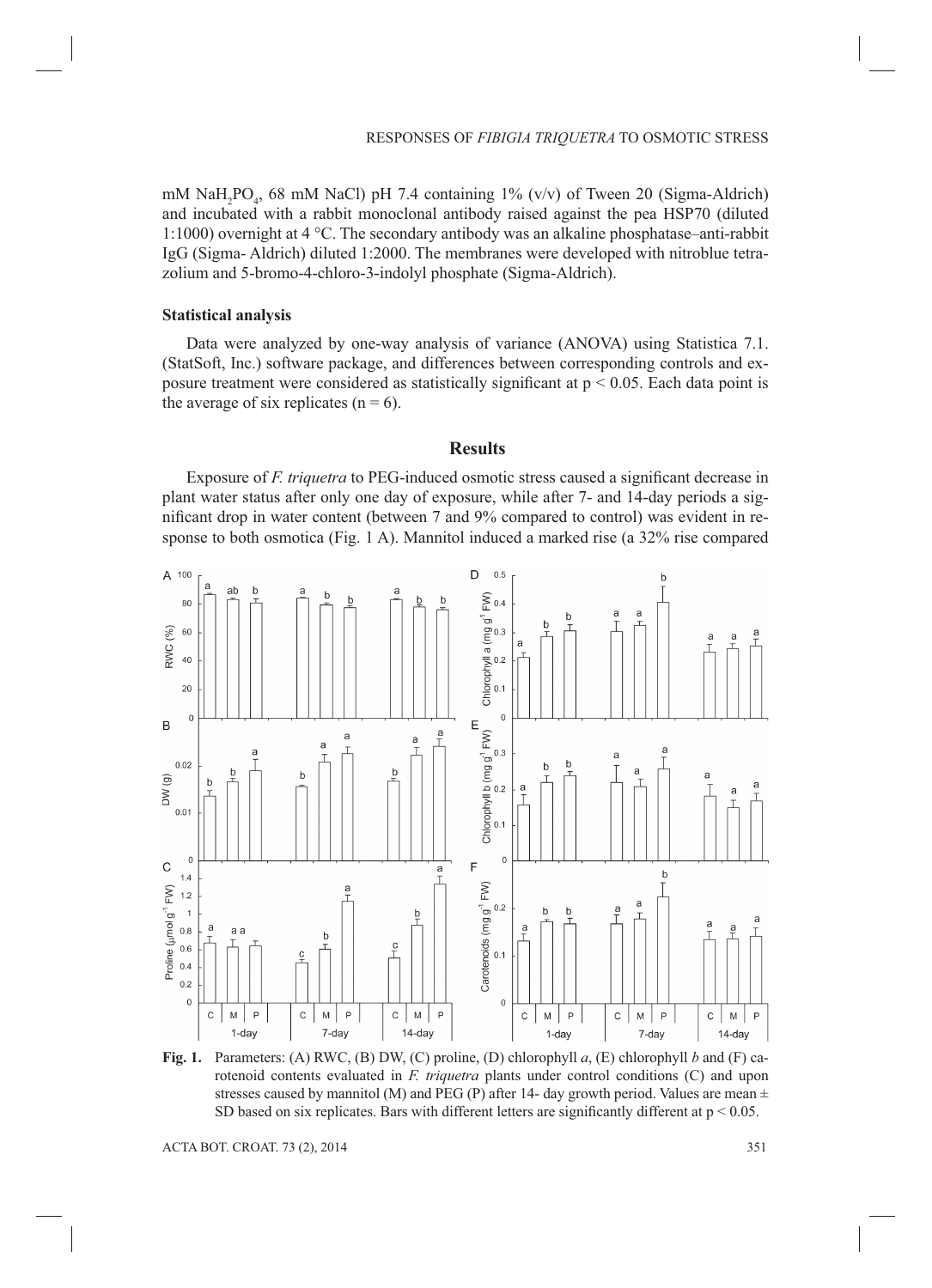to control) in shoot DW after 7- and 14-day period while PEG caused more conspicuous increase of DW (over 40% rise compared to control) which was noted even after the first day of stress (Fig. 1 B). Osmotic stress had a significant effect on proline contents following 7- and 14-day periods (Fig. 1 C) though PEG produced a more conspicuous rise in the amino acid content (a 2.5-fold increase compared to control) than mannitol (35 and 73% increase compared to control following the 7- and the 14-day period, respectively).

Content of chlorophyll *a*, chlorophyll *b* and carotenoids significantly increased after 24 h of plant exposure to mannitol and PEG as compared to control plants (Figs. 1 D–F). After seven days of experiment, chlorophyll and carotenoid contents under mannitol treatment were not significantly different from respective values in control plants while in plants exposed to PEG the content of these pigments was still significantly elevated. However, at the end of the experiment the contents of the studied photosynthetic pigments in osmoticstressed shoots were similar to those in control plants.

The level of lipid peroxidation, expressed as MDA content, in *F. triquetra* shoots sampled after 24 h period increased by 43% in response to mannitol (Fig. 2 A). Following longer exposure (a 7- and a 14-day growth period), the MDA content of mannitol-treated plants leveled with that of control. Unlike mannitol, PEG caused a significant rise in the



**Fig. 2.** Parameters: (A) MDA, (B) C=O – carbonyl groups, (C) SOD, (D) CAT, (E) APOX and (F) POX measured in *F. triquetra* plants under control conditions (C) and upon stresses caused by mannitol (M) and PEG (P) after 14-day growth period. Values are mean  $\pm$  SD based on six replicates. Bars with different letters are significantly different at  $p < 0.05$ .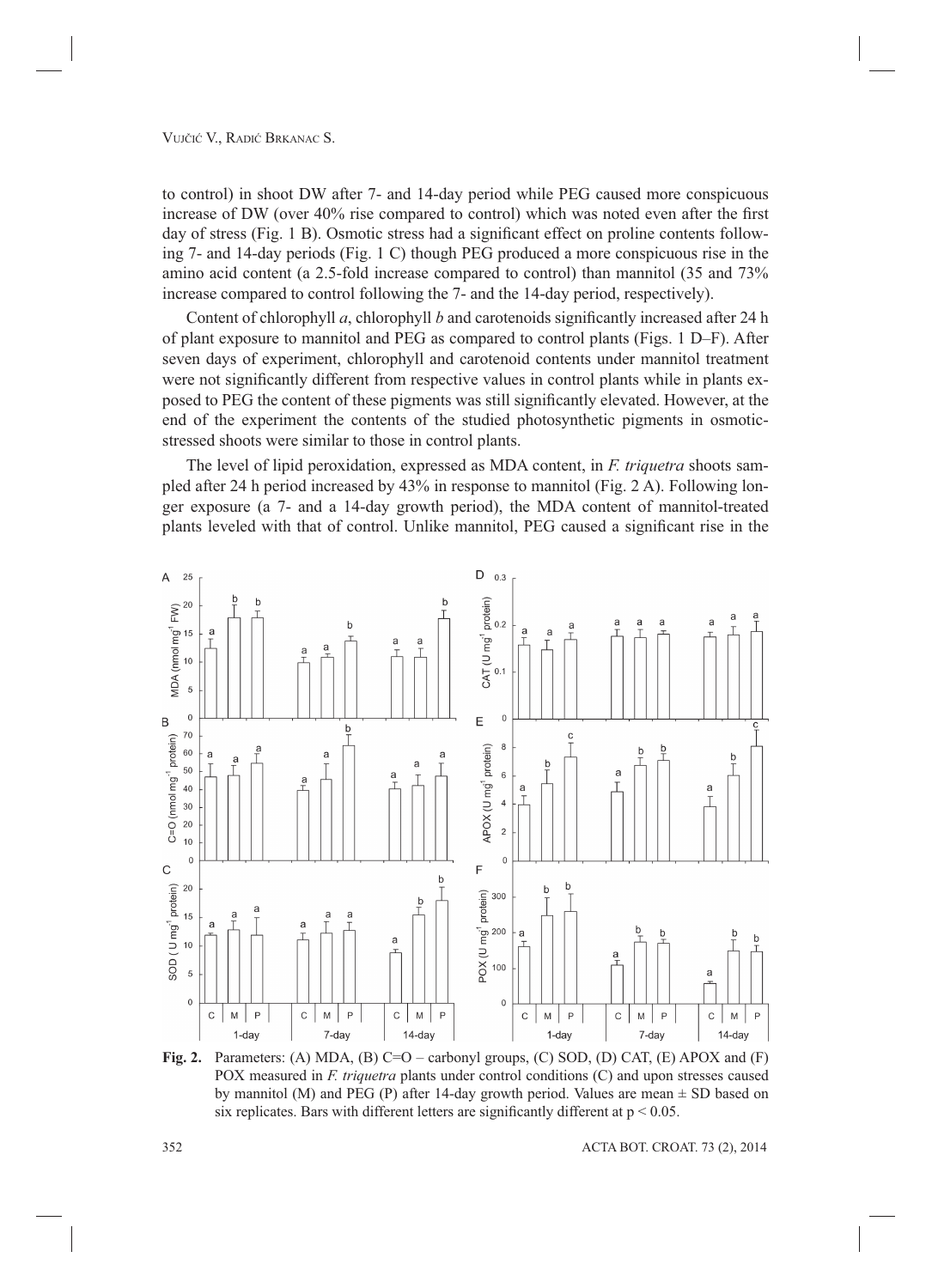extent of lipid peroxidation during the entire experimental period (increase by 40–60%, compared to control). Regarding the level of carbonyl groups, PEG induced a much stronger effect than the lower molecular weight osmoticum. Namely, the carbonyl group content of PEG-treated *F. triquetra* was markedly elevated compared to control plants after a 7-day period of exposure while mannitol did not show any significant effect on the parameter over the entire experimental period (Fig. 2 B).

The activity of SOD in the shoots of *F. triquetra* exposed to either mannitol or PEG remained unchanged after 1- and 7-day growth periods and significantly increased only at the end of the experiment (Fig. 2 C). CAT activity of *F. triquetra* shoots was not affected by either osmotica during the entire experimental period (Fig. 2 D). Regardless of the substrate used, the activity of the peroxidases (APOX and POX) of *F. triquetra* shoots was markedly induced by both mannitol and PEG over the entire experimental period (Figs. 2 E–F). However, after 1- and 14-day growth periods, the APOX activity of PEG-treated plants was over 30% higher than the enzyme activity of mannitol-treated plants. Under osmotic treatment, the increase of POX activity in *F. triquetra* shoots exceeded 50% in comparison to control after 1- and 7-day growth period. The rise in the activity of POX caused by osmotic stress was even more expressed after a 14-day growth period – both mannitol and PEG caused a 2.5-fold increase in the enzyme activity compared to control.

Proteins of plant species *F. triquetra* separated by PAGE in the denatured conditions were transferred to nitrocellulose membrane followed by immunodetection with HSP70 antibodies. After a 1-day period of exposure, the expression of the HSP70 stress protein was already stronger in treated than in control plants (Fig. 3). The protein accumulated even more in treated *F. triquetra* shoots following a longer period of exposure to mannitol and PEG.



**Fig. 3.** Patterns of heat-shock protein of 70 kDa (HSP70) in *F. triquetra* plants under control conditions (C) and upon stresses caused by mannitol (M) and PEG (P) after 1-, 7- and 14-day growth period.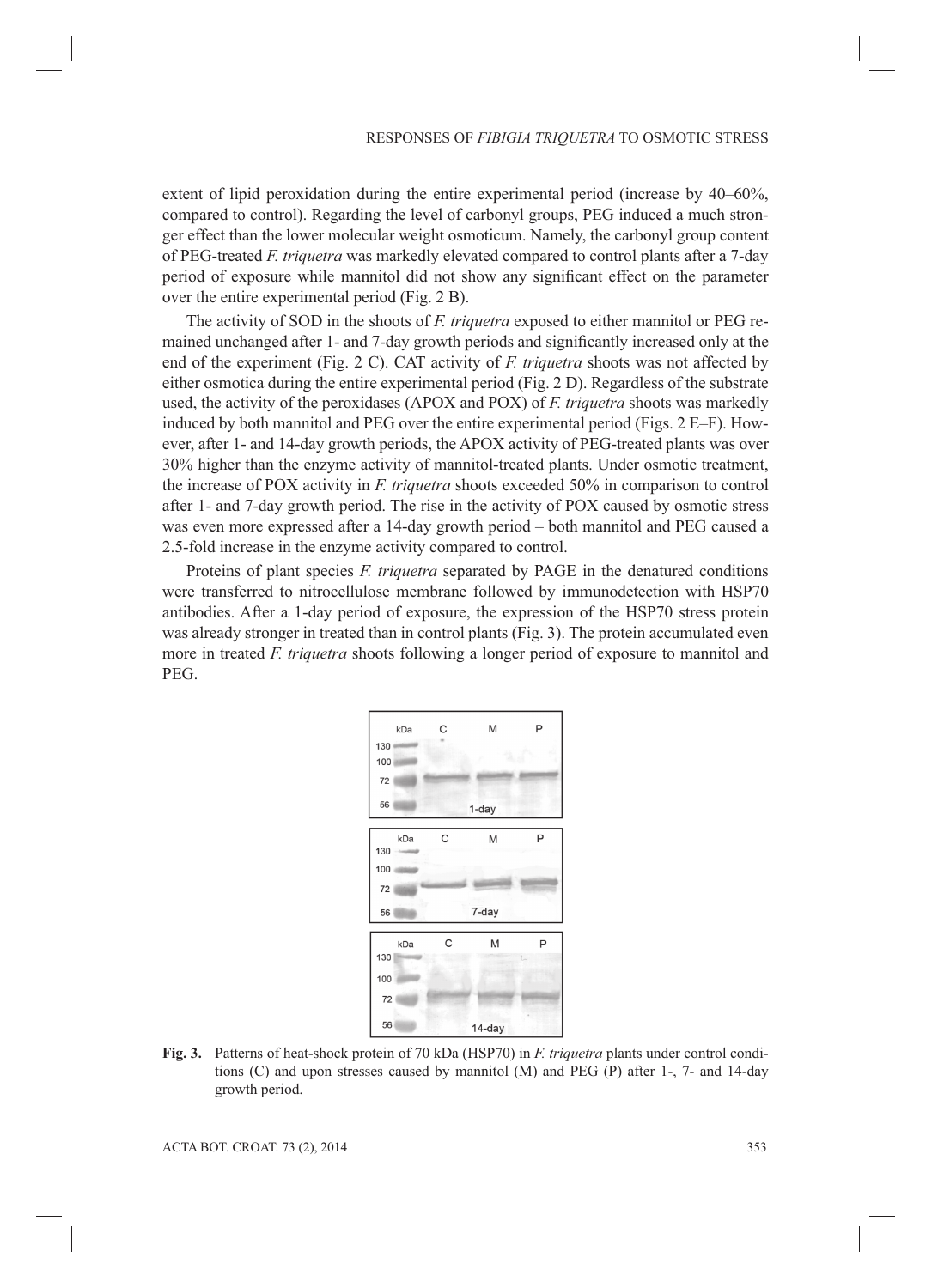#### **Discussion**

The results presented here indicate that the use of PEG as an osmotic agent led to more severe osmotic effects in *F. triquetra* shoots than when mannitol was used. Although both agents produced similar effects on RWC following a longer growth period, PEG caused significant change in the parameter after only a 24 h period. The initially stronger effects of high-molecular-weight PEG compared to low-molecular-weight mannitol on RWC could be related to the inhibitory action of PEG on the capacity of roots to supply water to the leaves (CHAZEN et al. 1995). Stronger effects of PEG on RWC, compared to mannitol, were observed in the halophytic species *Sesuvium portulacastrum* exposed to osmotic stress for a 12-day period (SLAMA et al. 2007). Such effects of PEG were previously linked to greater viscosity of PEG solutions while mannitol was assumed to attenuate osmotic gradient between the medium and the cell due to uptake by cells (HOHL and SCHOPFER 1991, SLAMA et al. 2007).

Many studies have shown that osmotic stress caused by either use of osmotica or by the withholding of water leads to a reduction in plant RWC which is often accompanied with a decrease of leaf FW or DW (FU and HUANG 2001, EGERT and TEVINI 2002, SLAMA et al. 2007). However, in our study, DW of *F. triquetra* shoots significantly increased under both mannitol and PEG treatment. Similar results with respect to DW and RWC were obtained with drought-tolerant bean cultivar *Phaseolus acutifolius* grown on the medium with PEG for a 14-day period (TÜRKAN et al. 2005). The increase in DW of stressed plants noted in our study could, at least partly, be ascribed to increased accumulation of proline. However, regarding the level of proline accumulation in osmotically stressed *F. triquetra* shoots, especially under mannitol, the observed increase in DW might be the result of increased synthesis of other organic compounds which are used in osmotic adjustment (HARE et al. 1998, SLAMA et al. 2007, FAROOQ et al. 2009) or different proteins such as HSP proteins and dehydrins engaged in the adaptation to abiotic stress (WANG et al. 2004). A rise in proline noted in our study was too low to suggest that the amino acid acts as an osmolyte (SLAMA et al. 2007). Thus, it is likely that proline accumulation in *F. triquetra* shoots is related to some other proline roles such as ROS detoxification, protection of cellular macromolecules or maintenance of cellular pH. The greater accumulation of proline in response to PEG than to mannitol, described here in response to osmotic stress, has also been observed in osmotically stressed rice (PANDEY et al. 2004).

The tolerance to drought may be closely related with efficient photoprotective system (FAROOQ et al. 2009). In the present study, dynamics of changes in chlorophyll and carotenoid contents of stressed *F. triquetra* over time was similar – the pigments showed an initial rise, chlorophyll *a* and carotenoids were still elevated under PEG-stress after 7 day-period while after 14 day-period the levels of those pigments also leveled with control ones. Increased or unaffected levels of chlorophylls and carotenoids under osmotic stress imply a better photoprotection and capacity for light harvesting and are considered to be a defensive response which restricts the harmful effects of drought (FAROOQ et al. 2009). Similar results with respect to chlorophyll and carotenoid levels had been reported in drought-tolerant plant species exposed to drought stress conditions (FU and HUANG 2001, EGERT and TEVINI 2002, KALEFETOGLU MACER and EKMEKCI 2009).

The results presented here indicate that osmotic stress increased antioxidative defense in *F. triquetra* shoots, especially in the case of PEG. However, regarding parameters of oxidative injury to vital biomolecules, *F. triquetra* proved to be less susceptible to mannitol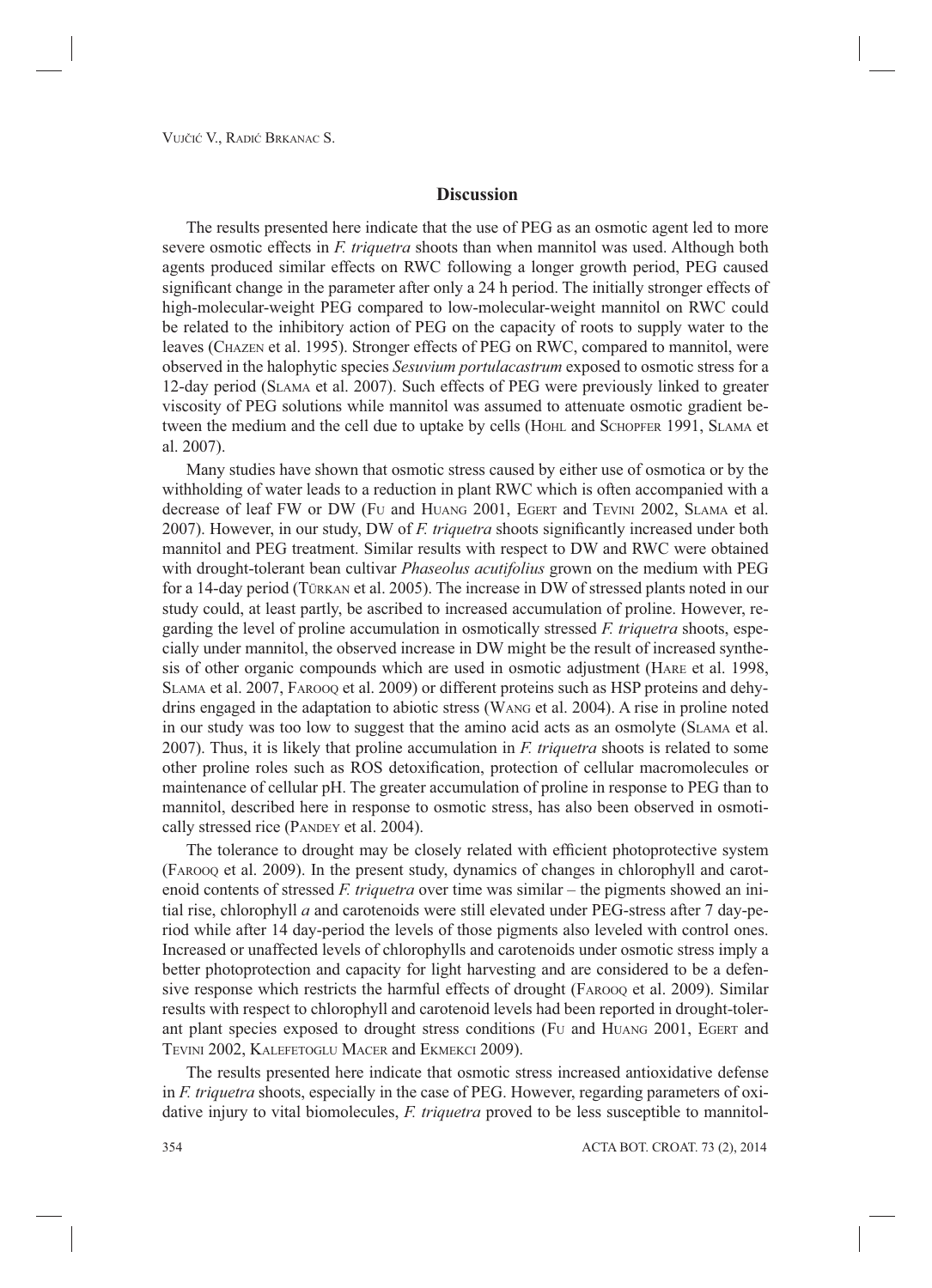than to PEG-induced osmotic stress. The indicator of lipid peroxidation, MDA, after initial increase under both mannitol and PEG treatment, remained at high levels only in PEGstressed plants. The high-molecular PEG also caused transient increase in carbonyl groups content indicating oxidative damage to proteins. The results suggest far greater ROS production under PEG- than mannitol-stress despite the relatively higher induction of antioxidative defense in response to PEG. Concerning chlorophyll and carotenoid contents under PEG-stress, the targets for harmful action of ROS might not necessarily be thylakoid membranes but possibly other ROS-generating sites like mitochondria, plasma membranes, cell wall etc. (MORAN et al. 1994). Several plant species exposed to PEG-induced osmotic stress showed the same pattern of change in MDA, C=O groups and the activities of antioxidative enzymes described here i.e. the increase in the extent of lipid peroxidation or protein carbon ylation with simultaneous induction of antioxidative enzymes upon PEG action (SIVR-ITEPE et al. 2008, PYNGROPE et al. 2013).

SOD, an enzyme that breaks down superoxide radicals to hydrogen peroxide and oxygen, is often activated in response to osmotic stress especially in plants tolerant to the stress conditions (BOR et al. 2003, TÜRKAN et al. 2005, HUANG et al. 2013, RADIĆ et al. 2013). SOD activity in shoots of treated plants *F. triquetra* increased after 14 days of the experiment which indicates that this species is well adapted to the conditions of osmotic stress and can activate the mechanism of elimination of superoxide radicals. Hydrogen peroxide requires further degradation enabled by the plant APOX, non-specific peroxidase (POX) and CAT. Two enzymes engaged in the decomposition of hydrogen peroxide were induced in the *F. triquetra* shoots, though in some plant species, depending on the type and severity of stress, an increased activity of only one enzyme can be apparent. The main enzyme for degrading H2 O2 in chives and *Centaurea ragusina* leaves exposed to osmotic stress was APOX (EGERT and TEVINI 2002, RADIĆ et al. 2013) while in pea plants exposed to drought it was nonspecific peroxidase (MORAN et al. 1994). In our study, the activities of peroxidases, rather than activity of CAT, seem to have a major role in the degradation of hydrogen peroxide produced upon osmotic stress. On the other hand, osmotic stress in cherry rootstock caused activation of all three  $H_2O_2$ -degrading enzymes (SIVRITEPE et al. 2008).

A number of different proteins, including HSP proteins, are synthesized or accumulated in response to osmotic stress (RIZHSKY et al. 2002). Studies on *Arabidopsis* and spinach demonstrated that over-expression of HSP70 chaperones results in enhanced tolerance to salt, water and high-temperature stress in plants (WANG et al. 2004). In our study, accumulation of HSP70 in *F. triquetra* exposed to mannitol and PEG was evident after a period of only 24 h. Similar results with respect to expression of HSP70 were obtained in *Fucus serratus* and *Lemna minor* upon osmotic stress conditions (IRELAND et al. 2004).

In conclusion, both osmotica, especially PEG, caused oxidative stress in *F. triquetra*, but also a rapid activation of antioxidant and protective defense mechanisms (enzymatic and non-enzymatic antioxidants, accumulation of HSP70). Based on the results and previous findings on the plant's morphology, it can be concluded that *F. triquetra* is relatively tolerant to osmotic stress due to inducible defense systems.

# **Acknowledgements**

This study was supported by Croatian Ministry of Science, Education and Sport, as part of Project no. 119-1191196-1202.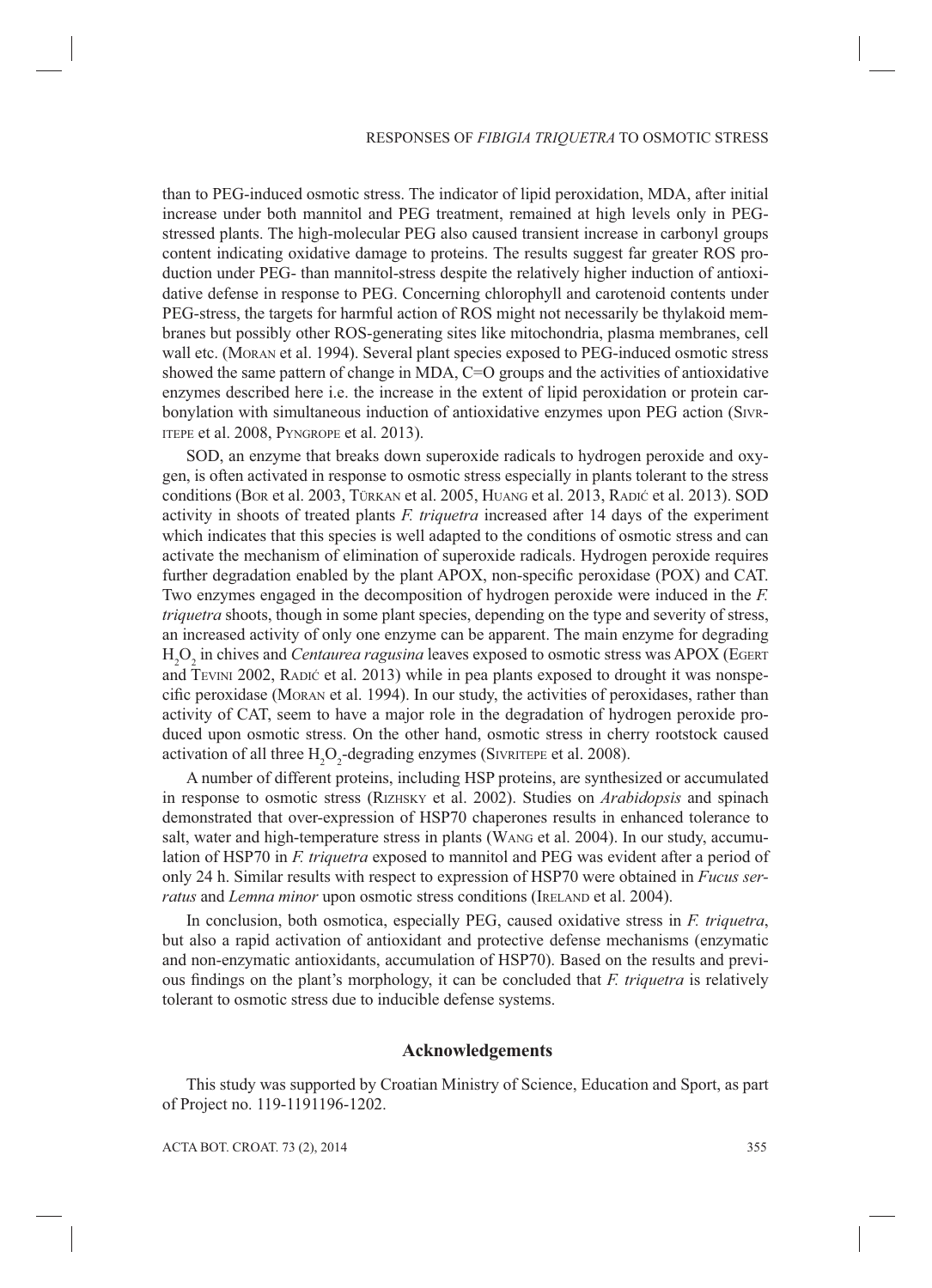### **References**

- AEBI, H., 1984: Catalase in vitro. Methods in Enzymology 105, 121–126.
- BARTELS, D., SUNKAR, R., 2005: Drought and salt tolerance in plants. Critical Reviews in Plant Sciences 24, 23–58.
- BATES, L. S., WALDREN, R. P., TEARE, I. D., 1973: Rapid detremination of free proline for water stress studies. Plant and Soil 39, 205–207.
- BOR, M., ÖZDEMIR, F., TÜRKAN, I., 2003: The effect of salt stress on lipid peroxidation and antioxidants in leaves of sugar beet *Beta vulgaris* L. and wild beet *Beta maritima* L. Plant Science 164, 77–84.
- BRADFORD, M. M., 1976: A rapid and sensitive method for the quantitation of microgram quantities of protein utilizing the principle of protein-dye binding. Analytical Biochemistry 72, 248–254.
- CHANCE, B., MAEHLY, A. C., 1955: Assay of catalases and peroxidases. In: Colowick S. P. and Kaplan N. O. (eds.) Methods in Enzymology, 764–775. Academic Press, New York.
- CHAVES, M. M., FLEXAS, J., PINHEIRO, C., 2009: Photosynthesis under drought and salt stress: regulation mechanisms from whole plant to cell. Annals of Botany 103, 551–560.
- CHAZEN, O., HARTUNG, W., NEUMANN, P. M., 1995: The different effects of PEG 6000 and NaCl on leaf development are associated with differential inhibition of root water transport. Plant, Cell and Environment 18, 727–735.
- CRUZ DE CARVALHO, M. H., 2008: Drought stress and reactive oxygen species: production, scavenging and signaling. Plant Signaling and Behavior 3, 156–165.
- EGERT, M., TEVINI, M., 2002: Influence of drought on some physiological parameters symptomatic for oxidative stress in leaves of chives (*Allium schoenoprasum*). Environmental and Experimental Botany 48, 43–49.
- FAROOQ, M., WAHID, A., KOBAYASHI, N., FUJITA, D., BASRA, S. M. A., 2009: Plant drought stress: effects, mechanisms and management. Agronomy for Sustainable Development 29, 185–212.
- FU, J., HUANG, B., 2001: Involvement of antioxidants and lipid peroxidation in the adaptation of two cool-season grasses to localized drought stress. Environmental and Experimental Botany 45, 105–114.
- GIANNOPOLITIS, C. N., RIES, S. K., 1977: Superoxide dismutase. I. Occurrence in higher plants. Plant Physiology 59, 309–314.
- HARE, P. D., CRESS, W. A., VAN STADEN, J., 1998: Dissecting the roles of osmolyte accumulation during stress. Plant, Cell and Environment 21, 535–553.
- HAYAT, S., HAYAT, Q., ALYEMENI, M. N., WANI, A. S., PICHTEL, J., AHMAD, A., 2012: Role of proline under changing environments: a review. Plant Signaling and Behavior 7, 1456–1466.
- HEATH, R. L., PACKER, L., 1968: Photoperoxidation in isolated chloroplasts. I-kinetics and stoichiometry of fatty acid peroxidation. Archives of Biochemistry and Biophysics 125, 189–198.
- HOHL, M., SCHOPFER, P., 1991: Water relations of growing maize coleoptiles. Comparison between mannitol and polyethylene glycol 6000 as external osmotica for adjusting turgor pressure. Plant Physiology 95**,** 716–722.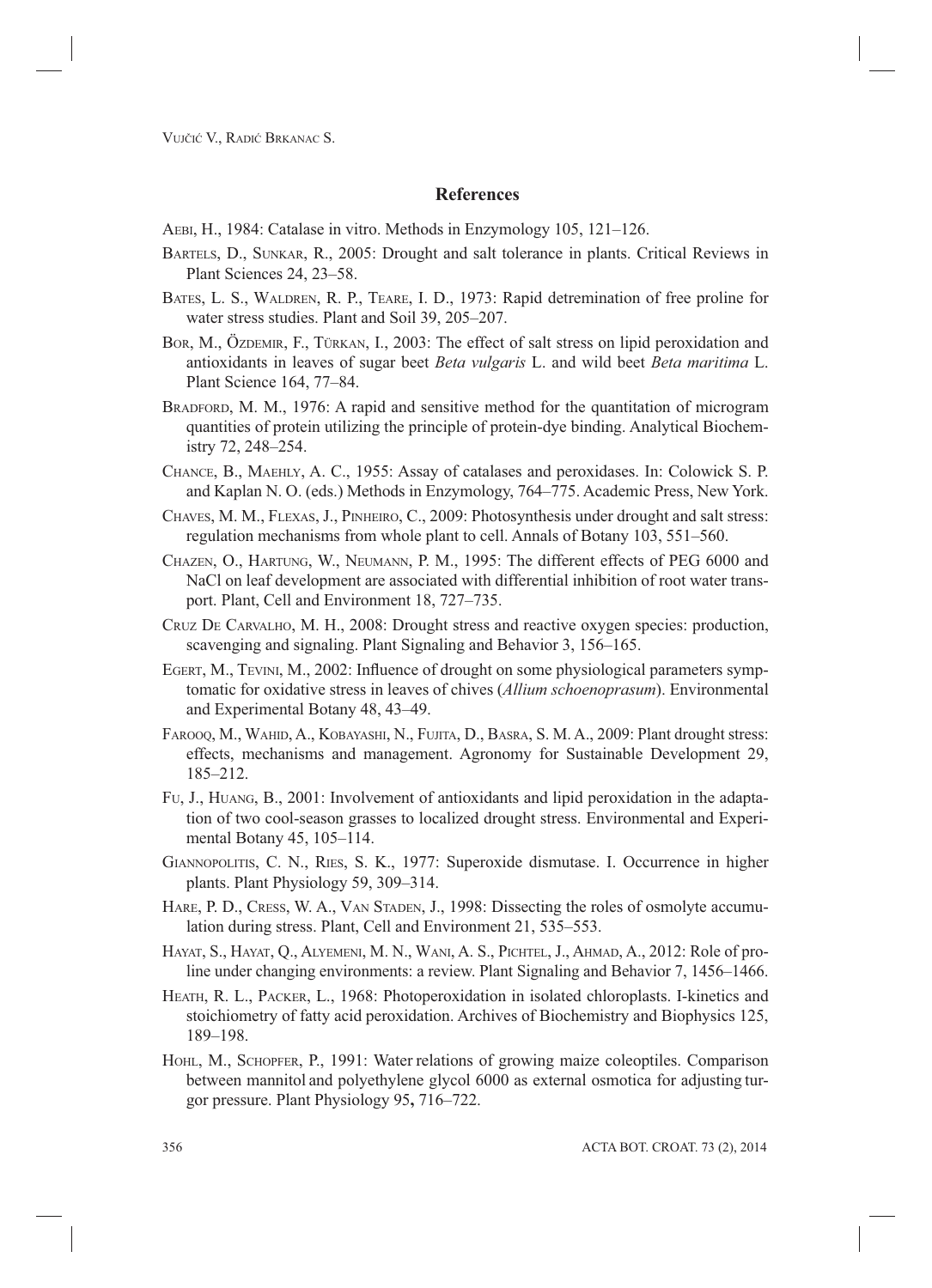- HUANG, C., ZHAO, S., WANG, L., ANJUM, S. A., CHEN, M., ZHOU, H., ZOU, C., 2013: Alteration in chlorophyll fluorescence, lipid peroxidation and antioxidant enzymes activities in hybrid Ramie (*Boehmeria nivea* L.) under drought stress. Australian Journal of Crop Science 7, 594–599.
- IRELAND, E. H., HARDING, S. J., BONWICK, G. A., JONES, M., SMITH, C. J., WILLIAMS, J. H., 2004: Evaluation of heat shock protein 70 as a biomarker of environmental stress in *Fucus serratus* and *Lemna mino*r. Biomarkers 9, 139–155.
- KALEFETOGLU MACAR, T., EKMEKCI, Y., 2009: Alterations in photochemical and physiological activities of chickpea (Cicer arietinum L.) cultivars under drought stress. Journal of Agronomy and Crop Science 195, 335–346.
- LEVINE, R. L., GARLAND, D., OLIVER, C. N., AMICI, A., CLIMENT, I., LENZ, A. G., AHN, B. W., SHALTIEL, S., STADTMAN, E. R., 1990: Determination of carbonyl content in oxidatively modified proteins. Methods in Enzymology 186, 464–478.
- LICHTENTHALER, H. K., 1987: Chlorophylls and carotenoids: Pigments of photosynthetic membranes. Methods in Enzymology 148, 350–382.
- MORAN, J. F., BECANA, M., ITURBE-ORMAETXE, I., FRECHILLA, S., KLUCAS, R. V., APARICO-TEJO, P., 1994: Drought induces oxidative stress in pea plants. Planta 194, 346–352.
- MURASHIGE, T., SKOOG, F., 1962: A revised medium for rapid growth and bioassays with tobacco tissue cultures. Physiologia Plantarum 15, 473–97.
- NAKANO, Y., ASADA, K., 1981: Hydrogen peroxide is scavenged by ascorbate-specific peroxidase in spinach chloroplasts. Plant Cell Physiology 22, 867–880.
- PANDEY, R., AGARWAL, R. M., JEEVARATNAM, K., SHARMA, G. L. M, 2004: Osmotic stressinduced alterations in rice (*Oryza sativa* L.) and recovery on stress release. Plant Growth Regulation 42, 79–87.
- PEVALEK-KOZLINA, B., KOSTOVIĆ-VRANJEŠ, V., SLADE, D., 1997: *In vitro* propagation of *Fibigia triquetra* (DC.) Boiss., a rare stenoendemic species. Plant Cell, Tissue and Organ Culture 51*,* 141–143.
- PYNGROPE, S., BHOOMIKA, K., DUBEY R. S., 2013: Oxidative stress, protein carbonylation, proteolysis and antioxidative defense system as a model for depicting water deficit tolerance in Indica rice seedlings. Plant Growth Regulation 69, 149–165.
- RADIĆ, S., PEHAREC ŠTEFANIĆ, P., LEPEDUŠ, H., ROJE, V., PEVALEK-KOZLINA, B., 2013: Salt tolerance of *Centaurea ragusina* L. is associated with efficient osmotic adjustment and increased antioxidative capacity. Environmental and Experimental Botany 87, 39–48.
- RADIĆ, S., RADIĆ-STOJKOVIĆ, M., PEVALEK-KOZLINA, B., 2006: Influence of NaCl and mannitol on peroxidase activity and lipid peroxidation in *Centaurea ragusina* L. roots and shoots. Journal of Plant Physiology 163, 1284–1292.
- REDDY, A. R., CHAITANYA, K. V., VIVEKANANDAN, M., 2004: Drought-induced responses of photosynthesis and antioxidant metabolism in higher plants. Journal of Plant Physiology 161, 1189–1202.
- RIZHSKY, L., LIANG, H., MITTLER, R., 2002: The combined effect of drought stress and heat shock on gene expression in tobacco. Plant Physiology 130, 1143–1151.
- SIVRITEPE, N., ERTURK, U., YERLIKAYA, C., TURKAN, I., BOR, M., OZDEMIR, F., 2008: Response of the cherry rootstock to water stress induced *in vitro*. Biologia Plantarum 52, 573– 576.